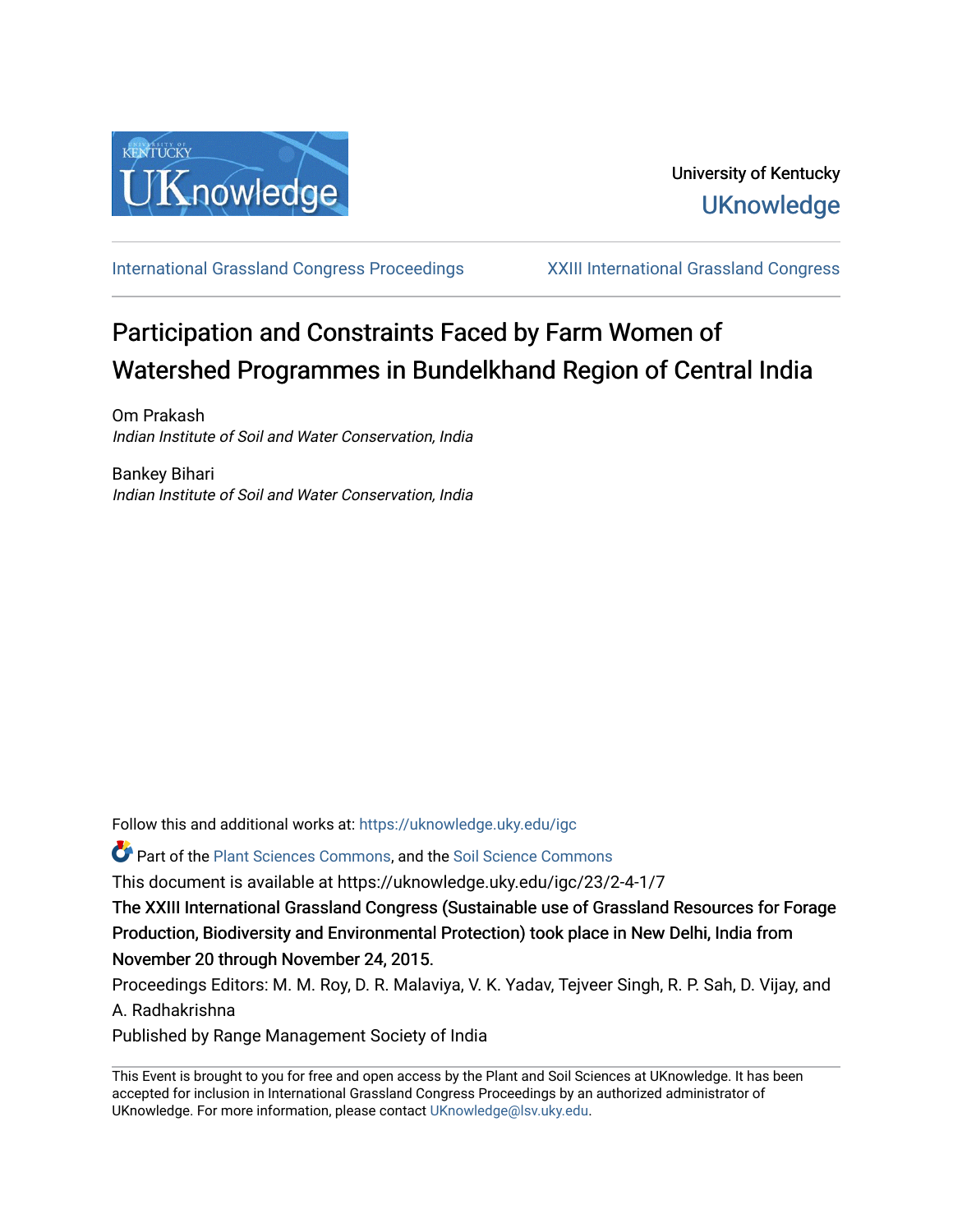Paper ID: 831 Theme 2. Grassland production and utilization Sub-theme 2.4. Water management to increase grassland and forage production

## **Participation and constraints faced by farm women of watershed programmes in Bundelkhand region of central India**

**Om Prakash1\* , Bankey Bihari<sup>2</sup>** <sup>1</sup>IISWC, Research Centre, Datia, Datia (MP), India 2 ICAR-Indian Institute of Soil & Water Conservation, Dehradun, India \*Corresponding author e-mail : [prakash1964om@gmail.com](mailto:prakash1964om@gmail.com)

**Keywords:** Bundelkhand region, Constraints, Farm women, Participation, Watershed programmes

## **Introduction**

The watershed programme is primarily a land based programme, which is increasingly being focused on water, with its main objective being to enhance agricultural and grassland productivity through increased *in-situ* moisture conservation and productive irrigation for socio-economic development of rural people and its success in soil and water conservation often requires a combination of various measures and needs to be integrated with in a comprehensive agricultural management system. Hence, in order to gain the potential ecological and economic benefits from soil and water conservation, policy and funding support are necessary. The region of Bundelkhand in central India  $(24^0$ - $26^0$  30' N latitude and  $78^0$  10'-80<sup>0</sup> 30' E longitude) comprises seven districts of Uttar Pradesh and six districts of Madhya Pradesh states. Out of total 7.04 m ha geographical area of Bundelkhand region, 3.01 m. ha. falls in the State of Uttar Pradesh (Gupta, 1981) and remaining 4.01 m. ha in Madhya Pradesh (BDA, 1986). Three fourth area of the region depends on rainfall for its agriculture. Hence, there is a need for participation of farm women in successful watershed management programmes in the region.

## **Materials and Methods**

For the purpose, a study was conducted in Bundelkhand region of central India during 2008-2012 under capacity building programme for which one good watershed namely, Kalipahari developed and managed by the trained officers and another watershed namely, Agora-Rawatpura developed and managed by the untrained officers were selected in district Datia (M.P.). The data were collected personally from 100 farm women beneficiaries (50 farm women in each watershed).

#### **Results and Discussion**

The results indicated that the majority of farm women in watershed and outside watershed areas belong to middle aged group (35-50 years) followed by young (15-35 years) and old aged (above 50 years). The majority of women in watershed areas had undergone SWC training programmes, however a maximum (72%) women were untrained in outside watershed areas. Similar results were found in case of social participation, risk preference, level of knowledge, symbolic adoption, actual adoption, attitude, participation in planning, implementation and maintenance of watershed activities. Further, the results showed that majority of farm women of watershed areas were involved in soil & water conservation activities followed by agriculture/crop production and live-stock management activities respectively. Whereas, a highest percentage *i.e*., 54 per cent farm women of outside watershed areas were involved in live-stock management activities followed by 38 percent in agriculture/crop production and only 8 per cent in soil & water conservation activities. Further, the major constraints faced by the farm women of watershed areas were source of irrigation, timely availability of inputs, high cost of technology and marketing whereas training & exposure visits, high cost of technology, social conflicts and source of irrigation were the major constraints faced by the farm women of outside watershed areas.

#### **Conclusion**

Based on the above results, it is concluded that the farm women can play an important role for managing the natural resources like, soil, water, vegetation particularly the grasslands and livestock in watershed areas. Therefore, it is recommended that similar facilities available for the farm women of watershed areas should also be provided to the farm women of outside watershed areas including more exposure and skill oriented training programmes for their livelihoods and all round development of Bundelkhand region in central India through participatory integrated management of natural resources.

#### **References**